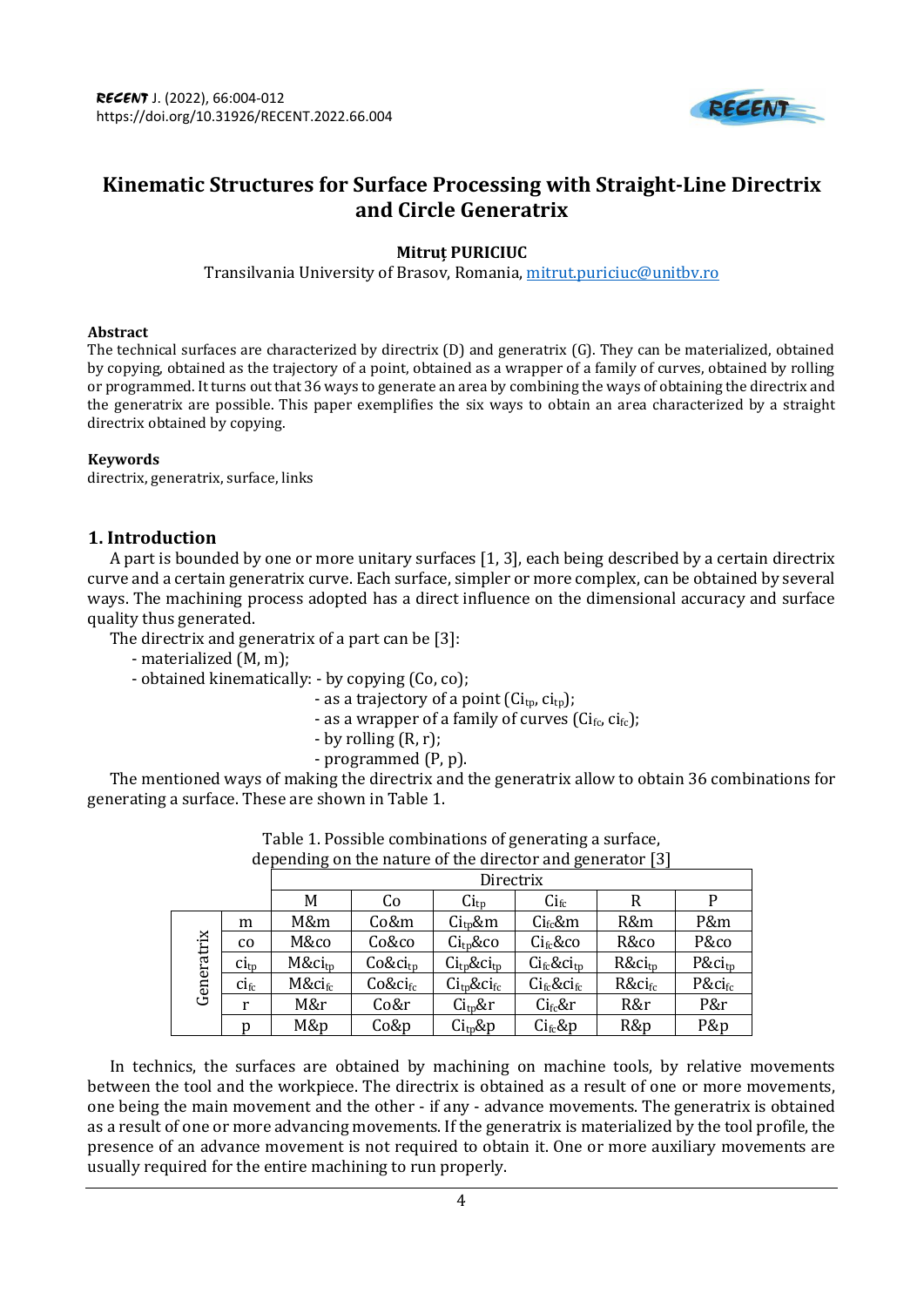The various machining processes are performed:

- by removing material;
- by redistribution of material;
- by adding material.

There are machine tools that can make parts in all three ways.

### **2. Machining with Straight Directrix Obtained by Copying and Materialized Circle Directrix (case Co&m)**

Any copy machining scheme requires the existence of a follower and a template. The appropriate case is exemplified in Figure 1 by a scheme of machining by EDM with massive electrode, the straight directrix of the generated surface is being obtained by copying after the pattern.



Fig. 1. Machining scheme corresponding to the case Co&m

In order to obtain the directrix (Dp) of the surface of the part P, two movements are needed, I and II, perpendicular to each other, simultaneous and identical (or proportional). Movement I is the main one and is performed along the workpiece (P). Movement II is an advance movement and is performed as a result of copying the pattern profile (Sb). Copying is done with a mobile, translatable follower (Pp) that performs movement II'. If the part and the pattern are fixed, then the follower also performs movement I', identical to movement I. If the part and pattern are mobile, the pattern performs movement I' identical to movement I, and the follower performs only movement II'.

The surface generatrix (Gp) is materialized on the tool profile (S), which is a profiled electrode.

The generatrix is materialized, and therefore no advance feed movement is required [3].

Movements I and II can also act as positioning movements, performed not during the machining process. An auxiliary positioning movement III is also required, which can be done manually.

A kinematic scheme of principle, with kinematic chains-type [3] which ensures that the movements specified in Figure 1, are shown in Figure 2.



Fig. 2. Kinematic diagram of principle, corresponding to the case Co&m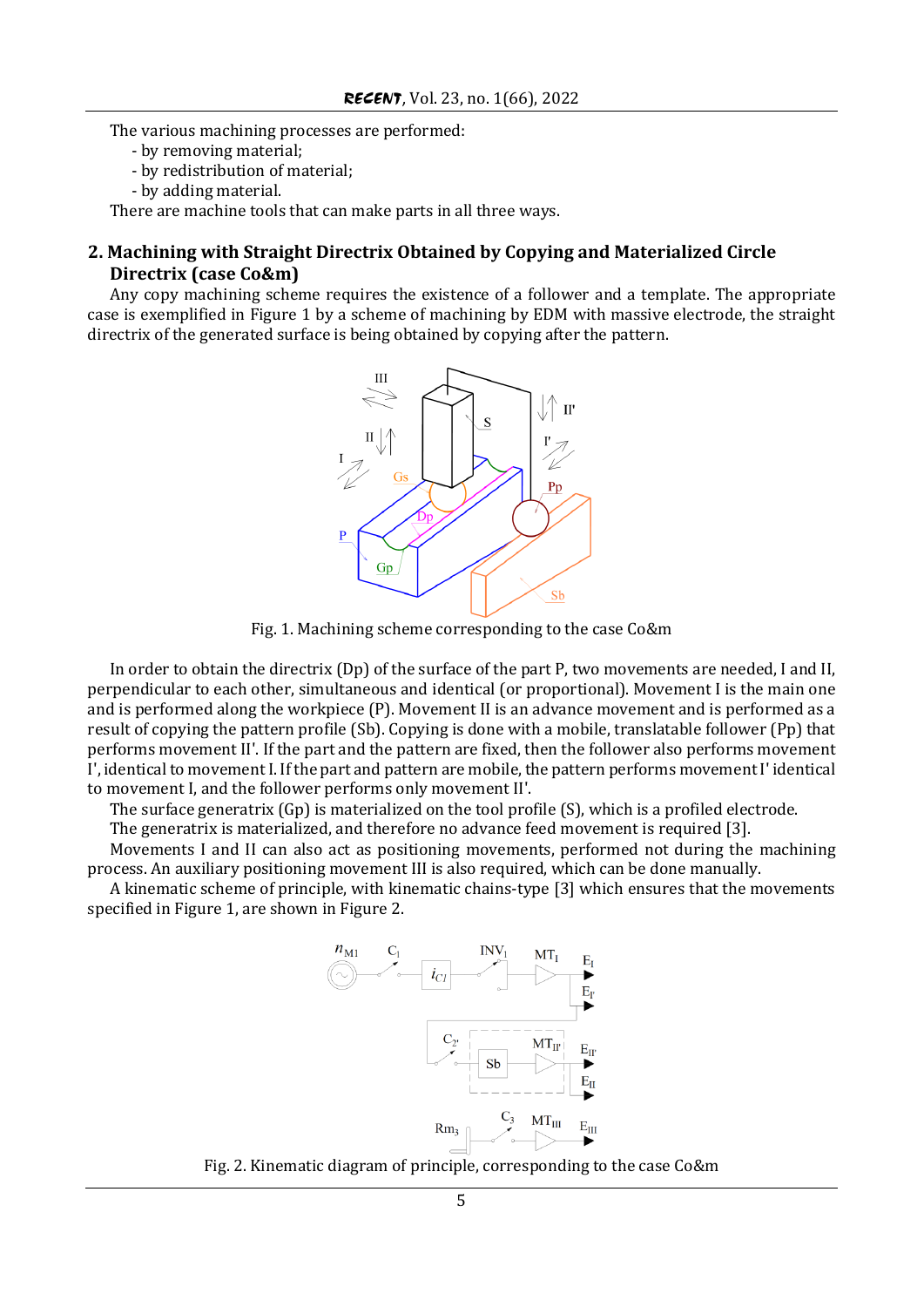The main kinematic chain has in structure a motor  $M_1$ , with speed  $n_{M1}$ , a coupling  $C_1$ , a mechanism with constant transfer ratio  $i_{C1}$ , demultiplier, a direction reversing mechanism INV<sub>1</sub>, a transformation mechanism  $MT<sub>I</sub>$  from rotational motion to translational motion and the executing element E<sub>I</sub>, which drives the tool S in movement I. The executing element  $E_I$  is in solidarity with  $E_I$  and performs identical movements.

The kinematic chain of the advancing motion II, executed by the follower Pp, takes over the motion I' and through the transformation mechanism  $MT_{II'}$ , a pattern-follower type (actually a cam and follower mechanism), transmits it to the follower Pp. The presence of a  $C_2$  coupling is useful. The motion II' of the follower is transmitted as movement II of the tool S, the two movements being identical.

A minimalist kinematic chain with manual drive from an  $R_{m3}$  hand wheel is provided for auxiliary movement III. The  $MT_{III}$  transformation mechanism, possibly a screw-nut type, transforms the rotational movement of the hand wheel into a translational movement of the  $E_{III}$  executing element.  $C_3$  coupling is optional.

The case Co&m can also be exemplified by a copying machining scheme with a profiled ball milling cutter, Figure 3.



Fig. 3. Milling machining scheme corresponding to the case Co&m

The main rotational movement I, performed by tool S, is imperative. The other movements are identical to those shown in Figure 1, with the observation that movement II (movement I in Figure 1) becomes an advance movement. Please note that movements II, III and IV are not dependent on the main movement I.

The kinematic structure of principle, corresponding to the diagram in Figure 3, is shown in Figure 4. It contains in addition to the kinematic diagram in Figure 2 the main kinematic chain, composed of the motor  $M_1$ , the coupling  $C_1$ , the mechanism with variable transfer ratio  $i_{v1}$  for adjusting the tool speed, a mechanism with constant transfer ratio  $i_{C1}$  and the executing element  $E_i$ . Since the output motion is of the same nature as the input motion, the presence of a transformation mechanism is not required.



Fig. 4. Kinematic diagram of principle, corresponding to the machining scheme from Figure 1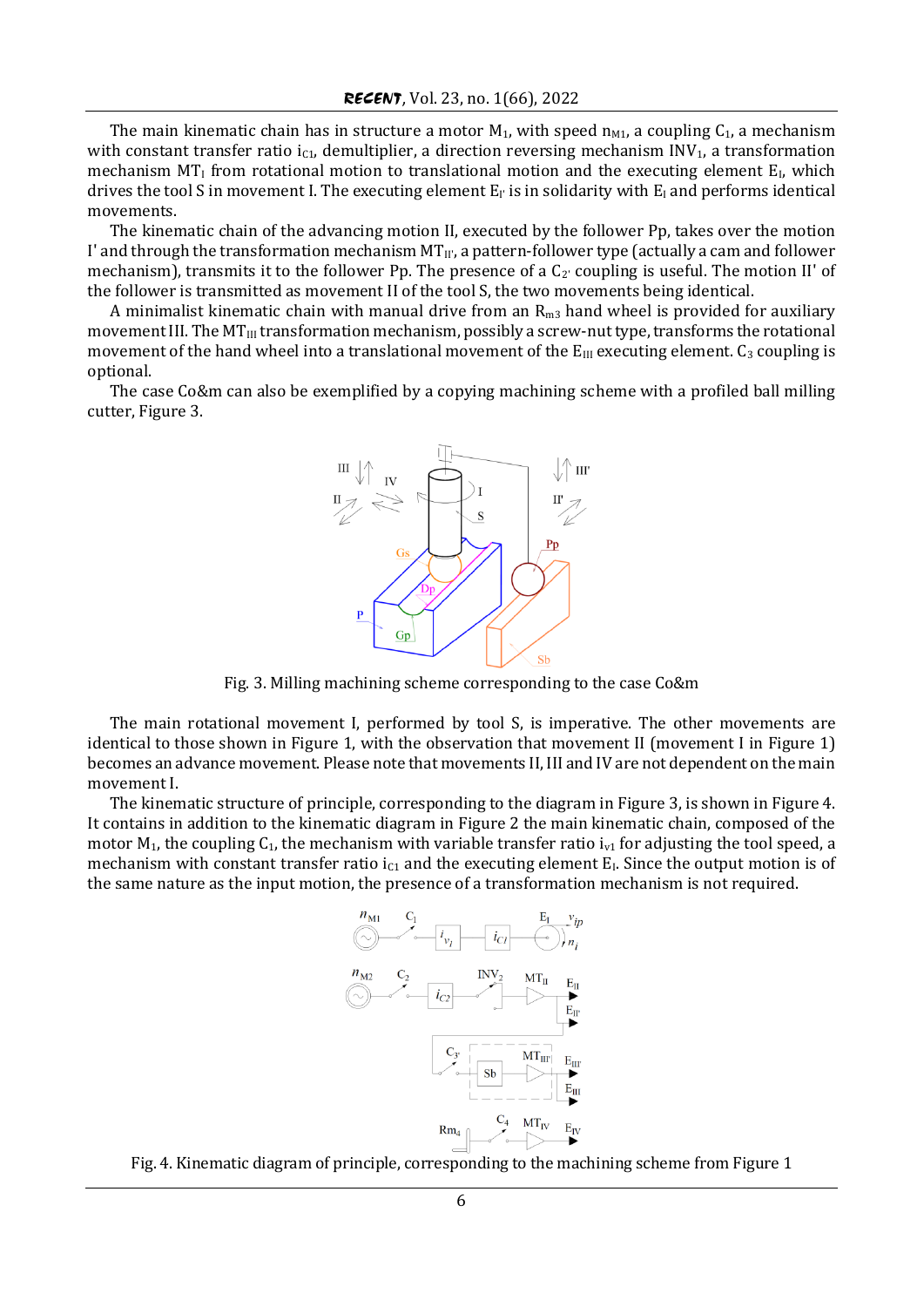## **3. Machining with Straight Directrix and Circle Generatrix, both obtained by copying (case Co&co)**

Generating surfaces by copying the directrix and the generatrix can be done by milling with a tool suitable for the type of surface, which is copied according to the pattern. In the processing diagram in Figure 5 it can see how to copy the surface of the pattern using the translatable follower. Movement I is the main rotational movement driven by an electric motor. Movements II and III are alternative translational movements with the role of generating advance movements and can be activated depending on the position of couplings  $C_{2'}$  and  $C_{3'}$  (Figure 6 - kinematic diagram of principle) and will always have the same position as movements II' and III between the pattern and the follower. In this case, these two movements are continuous and identical. Movement IV, executed in a horizontal direction and perpendicular to movements II and III, has a role in obtaining the circle generatrix. It is not a continuous movement, it makes a movement, of a certain value, after each end of the movement II.



Fig. 5. Milling machining scheme corresponding to the case Co&co

The kinematic diagram of principle in Figure 6 shows a possible way to make the connections of the kinematic chains necessary for the processing scheme presented in Figure 5. The kinematic chain of the main movement I is driven by its own electric motor  $M_1$ , and the kinematic chains of the movements II, III and IV are driven by a second  $M_2$  electric motor.



Fig. 6. Kinematic diagram of principle, corresponding to the case Co&co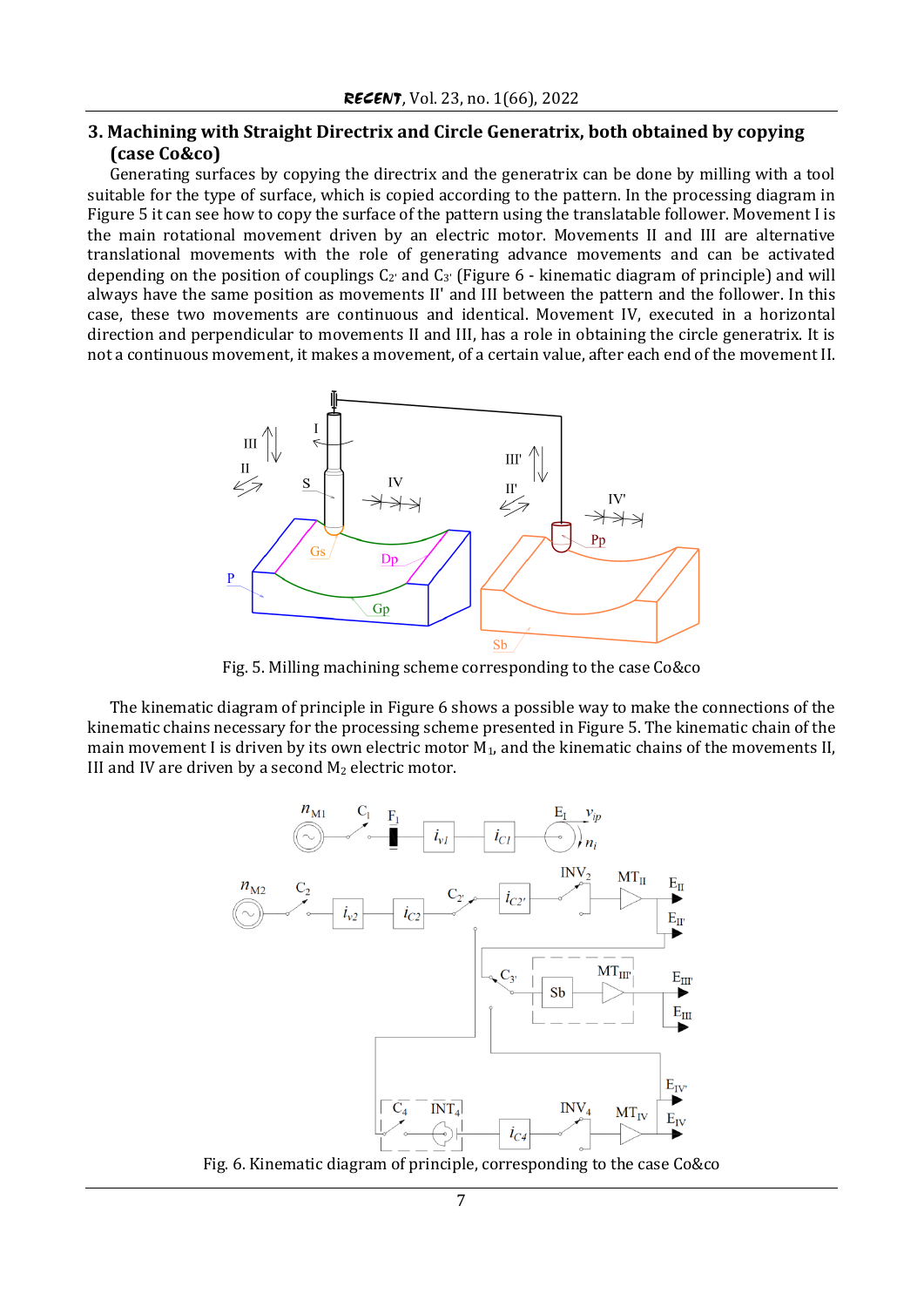## **4. Machining with Straight Directrix Obtained by Copying and Circle Generatrix Obtained Kinematically as a Trajectory of a Point (case Co&citp)**

A suitable example is the process of turning by machining of a spherical surface copied after a cylindrical pattern having one (or more) flat areas, Figure 7. The main rotational movement I executed by workpiece P is imperative. It needs to combine several movements to obtain the desired final surface. This scheme needs to have four sleighs to be able to obtain the surfaces. The first sledge is able to perform a movement closer and further away from the axis of rotation of the part – the auxiliary movement V which ensures the radius of the spherical surface of the machined part. With this sledge the tool is assembled directly. Under the first sledge is a second one that performs a rotational movement III, alternative, necessary to obtain kinematically the circle generatrix. The third sleigh is intended to perform the movement II, of faithful copying of the movement II' made by the fallower Pp permanently in contact with the pattern Sb (a cam). The third sleigh moves and the other two sleighs are on top of it. Movements II and II' are used for copying the straight directrix from the pattern to the workpiece. The last sleigh is used to perform the auxiliary movement IV, of axial positioning of the center of the spherical surface of the part.

The kinematic diagram of principle from Figure 8 reflects a possibility of making the connections between the kinematic chain. The kinematic chain of movement I is driven by a separate electric motor which drives in rotational motion both the semi-finished product and the pattern. After each movement III, to the left or to the right, there is a movement V (discrete radial advance) to bring a new cutting layer and finally obtain the desired radius of the spherical surface of the part. Movement III can also be performed manually using the  $R_{m3}$  handwheel. For manual movements IV and V only manual drives are provided in a minimalist way, using  $R_{m4}$  and  $R_{m5}$  handwheels.



Fig. 7. Turning scheme corresponding to the case Co&ci<sub>tp</sub>



Fig. 8. Kinematic diagram of principle, appropriate to the case  $Co\&ci_{tp}$ 

## **5. Generation with Straight Directrix Obtained by Copying and Circle Generatrix Obtained Kinematically as the Envelope of a Family of Curves (case Co&cifc)**

The Co&ci<sub>fc</sub> case is exemplified by the machining scheme in Figure 9, a milling with a disc-shaped profiled tool.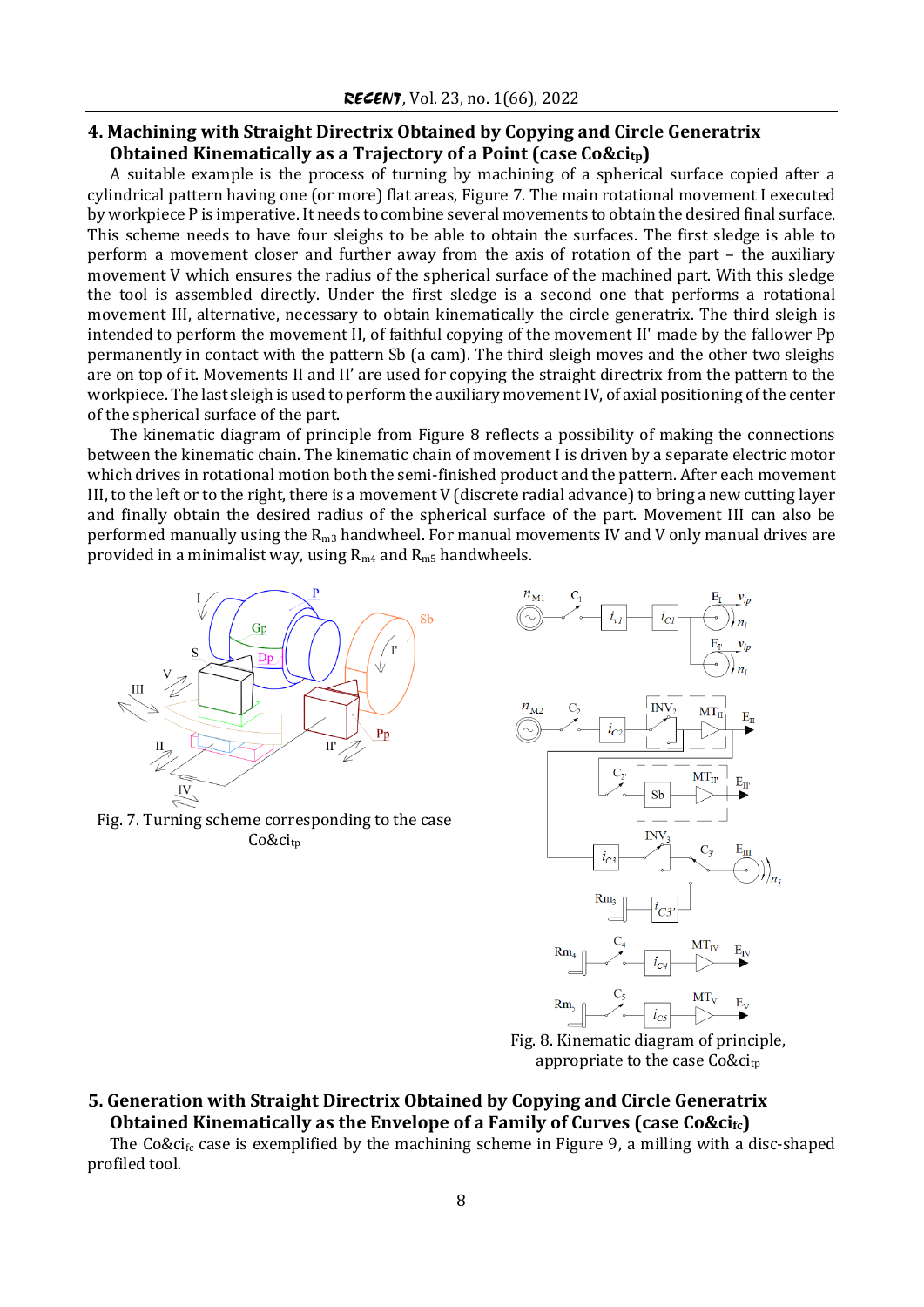

Fig. 9. Milling machining scheme corresponding to the case  $Co\&ci_{fc}$ 

The main movement I is imperative and is performed by the cutting tool S. The movements II' and III' contribute to obtaining the directrix and are transmitted to the tool in the form of movements II and III. The generatrix is obtained as a result of the intermittent movement IV in a direction perpendicular to the movements II and III and of an intermittent movement V in the vertical direction.

A possible kinematic scheme is shown in Figure 10.



Fig. 10. Kinematic diagram of principle, corresponding to the case  $Co\&ci_{fc}$ 

The main kinematic chain is driven in rotational motion by an electric motor M1. Movements II, III, IV, V, II' and III' have the same power source of the same electric motor M2 and are active depending on the appropriate combination of couplings  $C_{2'}$  and  $C_{4,1}$ .

## **6. Machining with Straight Directrix Obtained by Copying and Circle Generatrix Obtained by Rolling (case Co&r)**

The Co&r case can be exemplified by the milling machining scheme, Figure 11. Being a milling operation, the main movement I is performed by the tool. Movements II, of longitudinal feed, and III, of vertical feed are also required to obtain the directrix, the latter being obtained by copying using a cam and fallower mechanism. The follower Pp executes movement II', identical to movement II, and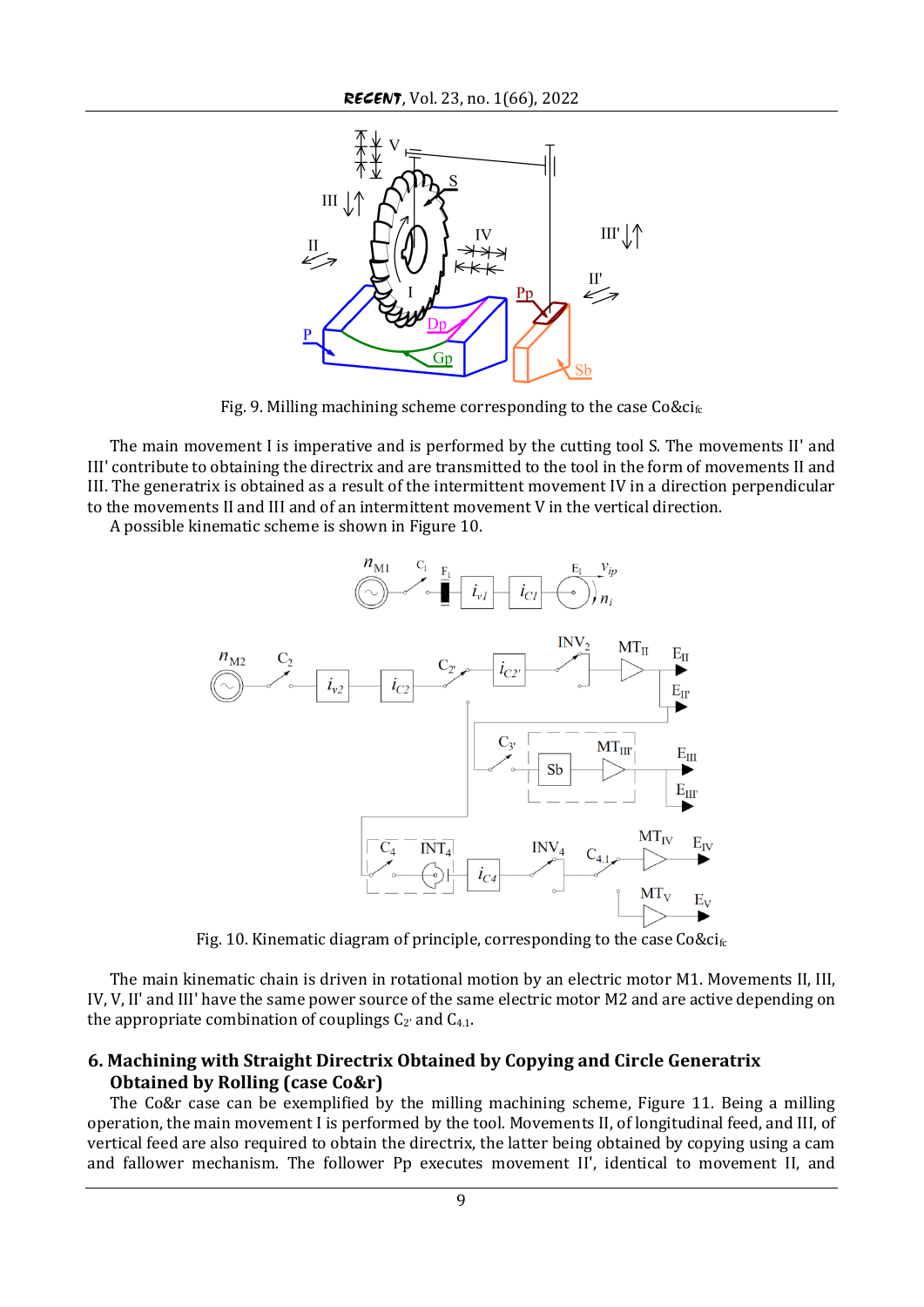generates movement III', which is transmitted identically to tool S as movement III. The generatrix Gp of the workpiece is obtained by rolling as a result of the combination of movements IV and V, both discrete. Movement IV has a rotational motion which has its center where the imaginary center of the circle from the tool's profile is. Movement V, which is a translational motion, is activated simultaneous with movement IV. This is a must for a rolling to be possible.



Fig. 11. Milling machining scheme corresponding to the case Co&r

Figure 12 shows a kinematic diagram of principle with links, appropriate to the case. The main rotational movement I is executed by a distinct kinematic chain. The feed movements for obtaining the directrix and the generatrix are driven from the same  $M_2$  electric motor. The positioning of the tool in relation to the part, auxiliary movement, can be done from the same combination of the movements IV and V.



Fig. 12. Kinematic diagram of principle with links, appropriate to the case Co&r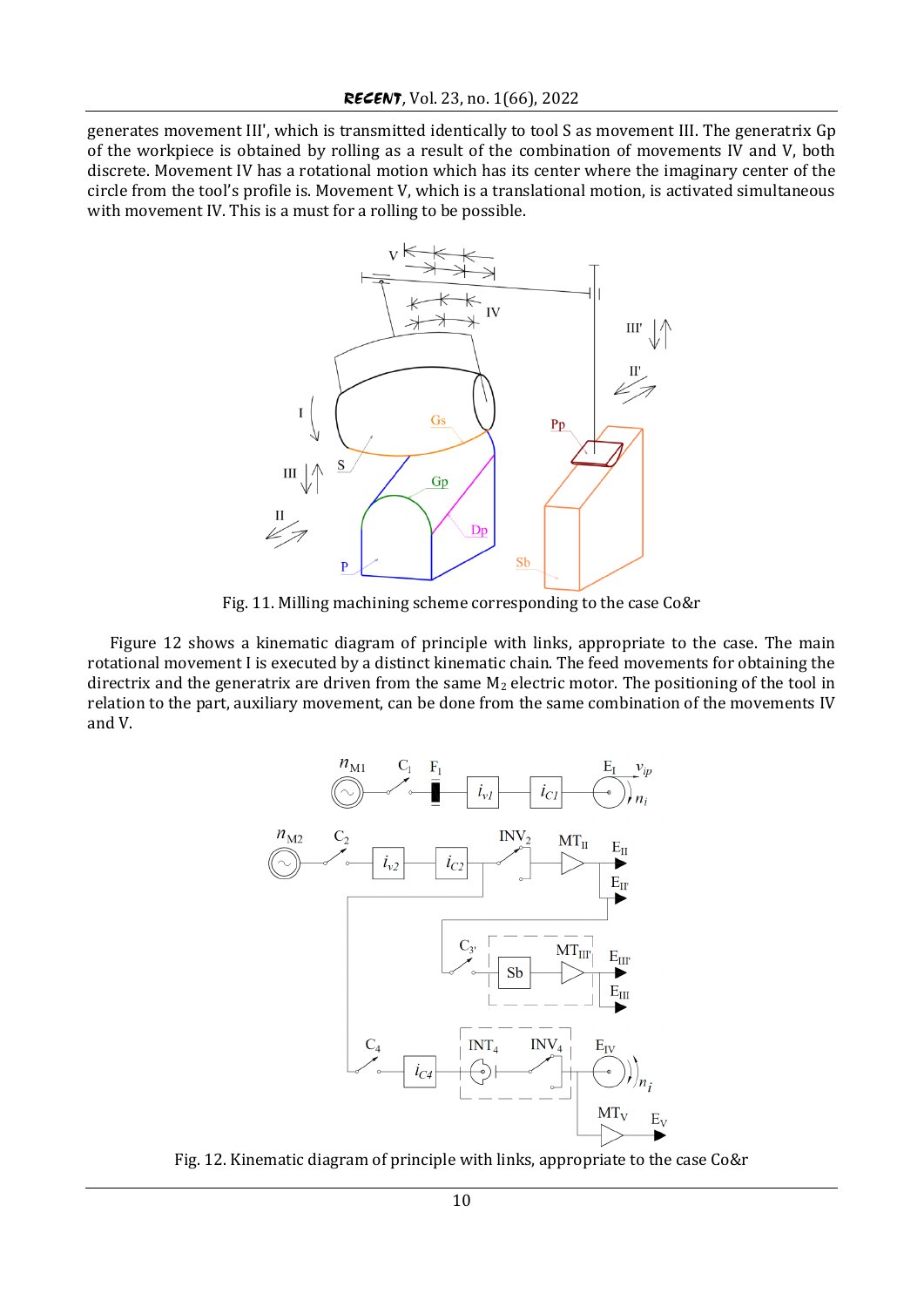## **7. Machining with Straight Directrix Obtained by Copying and Programmed Circle Generatrix (case Co&p)**

Any processing scheme with circle generatrix obtained by copying can be transformed into a processing scheme with programmed circle generatrix. The pattern is dematerialized and the generatrix is performed by the program run by ECN. The program contains the same information as the physical pattern, but in the form of data. Extrapolating from this case, any machining scheme with immaterialized generatrix obtained kinematically can be transformed into processing scheme with programmed generatrix. An eloquent example is the comparison between Figure 5 and Figure 13. In Figure 5 the generatrix is materialized on the template and is copied on the workpiece by the follower that copies exactly the shape of the pattern. In Figure 13 the pattern has a different shape and exists to copy the directrix on the workpiece by the follower, being necessary only a two-way movement along the directrix of the contact surface. The circle generatrix is obtained as a result of the commands sent by the ECN to the machine tool. In conclusion, the circle generatrix materialized on the pattern in Figure 5 is found in the form of data in Figure 13.



Fig. 13. Milling machining scheme corresponding to the case Co&p

The main rotational movement I is performed by the cutting tool S, driven by an electric motor M<sub>1</sub>. The directrix is obtained by sliding the follower on the pattern, in the directions of movements II 'and III' which are transposed to the cutting tool in the form of movements II and III - continuous, variable and alternative movements. Movements IV and V are numerically controlled and contributes to obtaining the generatrix. These two movements are performed independently and discreetly.

Figure 14 is a possible kinematic diagram with links appropriate to the scheme of Figure 13.

#### **8. Conclusions**

The same surface can be obtained using different machining processes and, at least in theory, using any combination of the realization of the directrix and generatrix curves. Not every such combination is revealed in the literature, and technically and economically efficient are just a few of them.

In order for a processing method of a surface to be evaluated as efficient or not, that processing method must be known. The present paper is particularly oriented in this respect, to present at least one example of how to process a cylindrical surface characterized by straight directrix obtained by copying and circle generatrix achievable in any of the six known ways.

Each presented case is exemplified by a machining scheme and, using the theory of kinematic chains type, an appropriate principle kinematic diagram is presented also.

The evolution of the technique makes the machining with directrix obtained by copying become more and more rare, the tendency being to replace them with machining with programmed directrix.